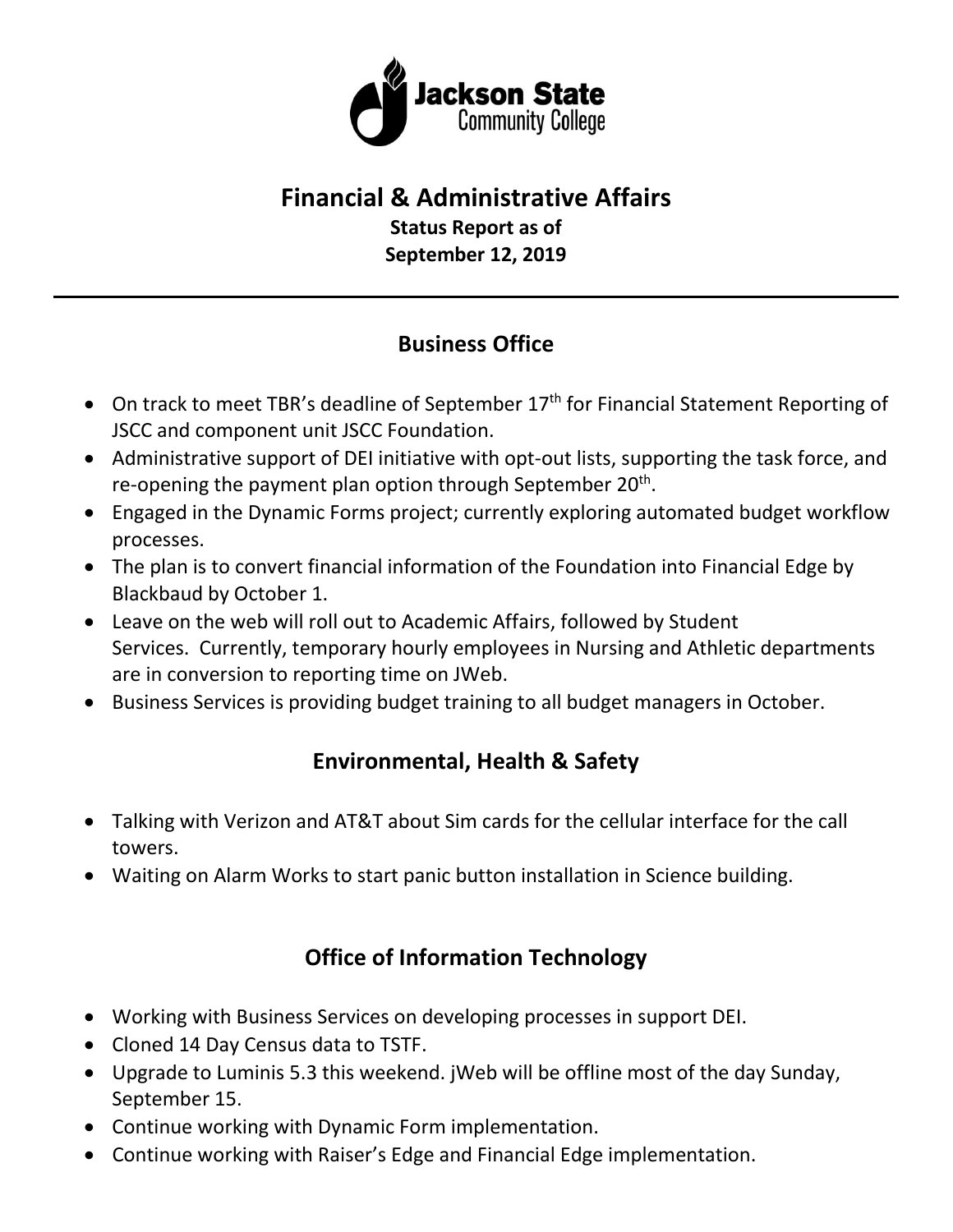Financial & Administrative Affairs Status Report as of September 12, 2019 Page 2

- Circuit has been installed at Humboldt in advance of joining Spectrum fiber. Fiber has been installed at Paris and at JSCC main campus. The rest of the Spectrum installation for the main campus is tentatively scheduled for 09/20/2019.
- TABE testing for AdultEd has been installed in the off-campus locations at requested.

### **Physical Plant**

#### **Projects**

#### **Physical Plant Roof**

- Notice to Proceed issued 8/29/19.
- Contractor will begin the electrical work in the upcoming weeks.

#### **Library HVAC updates**

- Construction began August 9
	- o New units are installed.
	- o System start up expected to occur August 19.
	- o Electrical inspections scheduled for August 18.
	- o Control work and commissioning scheduled for the week of August 23.
	- o Projected to move in the first week of October.

#### **Safety and Security Funding Expenditure Plan**

- JSCC prioritized a list of projects to increase safety on the main campus and off campus locations.
- Current project is to change out all doors that possess the old style panic hardware.
- Priorities established:
	- o **Exterior doors in the Classroom, Gym, and Administration building.**
	- o **Interior doors (corridor doors and stairwell doors) Classroom, Library, Administration**

### **McWherter Center HVAC updates**

- Design phase began August 9 to update the HVAC and associated controls in the McWherter Center.
	- o Due to funding, the project will be phased.
	- o Project expected to be out for bid in February (1-2 months earlier than previous projects).
	- o Building expected to be closed during these renovations.